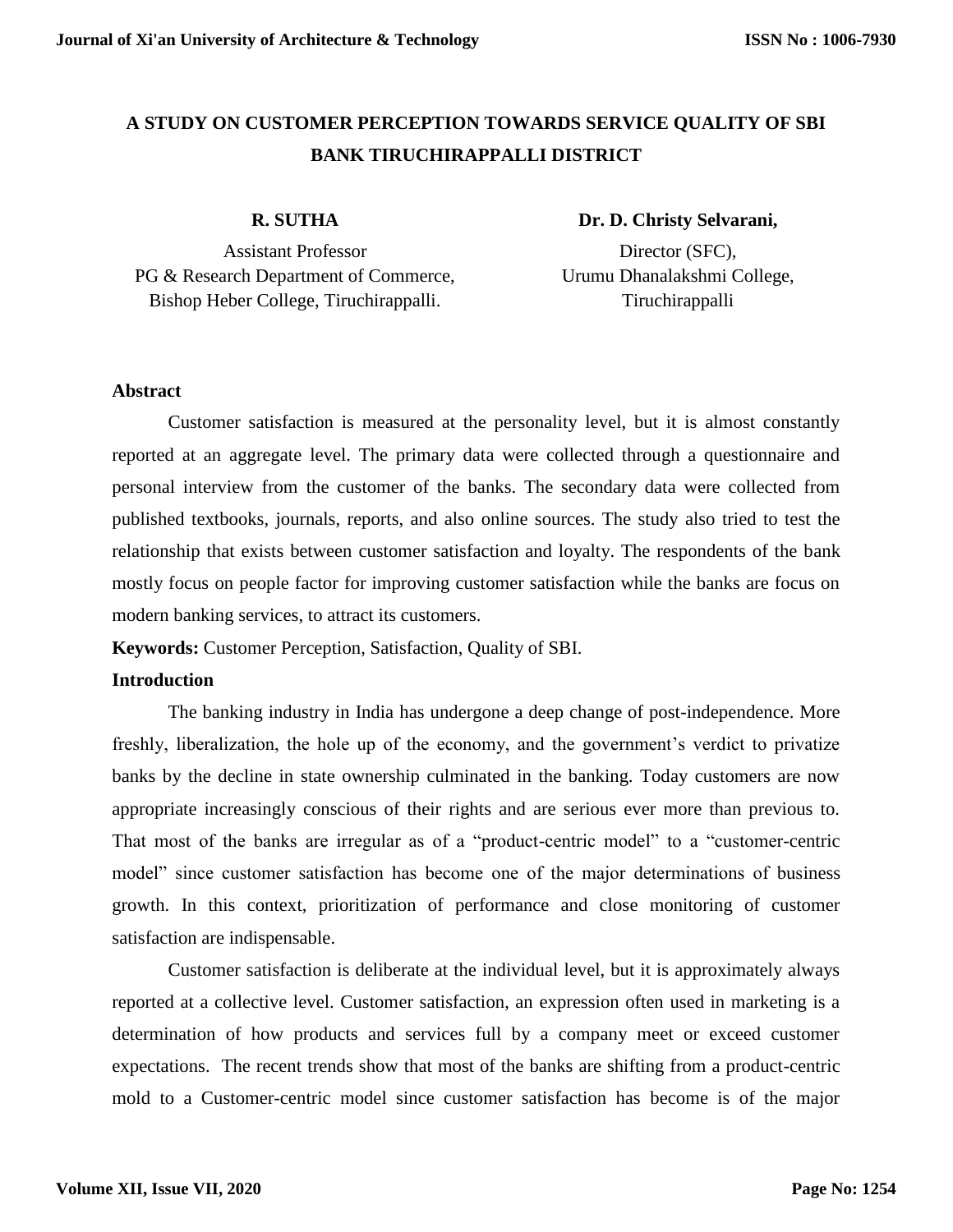determinants of business growth. The study will provide in sequence about the satisfaction level of customers of SBI and banking sectors and resolve be help for framing new policies involving the customers.

#### **Review of Literature**

**Aayasha Nawaz (2017)** evaluates the customers' satisfaction towards the banking services rendered by the SBI in Bareilly District Uttar Pradesh. The researcher conducted a literature search on banking services of SBI interviewing of its 150 customers (105 Males and 45 Females) and thoroughly scrutinized how it caters to the banking needs of the inhabitants of Bareilly district Uttar Pradesh. The study also focused on various factors that determine the customers' satisfaction like employees' behavior, banking services, banking performance, infrastructure facility and other value-added services. The analysis was made by using various tools like percentage analysis. The result showed that there was a significant relationship between the variable of customer satisfaction and banking services of the SBI and the customers have high satisfaction with bank Service.

**Santhiyavalli (2011)** examined the Customer service is an integral part of any organization. It is essential to identify the input success factors in conditions of customer satisfaction so as to endure the intense competition and increase the market share. The concept of interior banking has made anywhere and anytime banking a reality. Along with technology, banking services comprise also evolved and the delivery of different banking products is conceded out through the medium of high technology at a fraction of the cost to the customer. In this situation, the service quality of the State Bank of India by identifying the major factors responsible for customer satisfaction. To support the objective of the study, the SERVQUAL technique based on the model developed by A. Parasuraman et al (1988) was adopted.

### **Objective of the Study**

- $\triangleright$  To examine the various services provided by SBI in Tiruchirappalli District.
- $\triangleright$  To study the level of customer satisfaction towards the services provided by the SBI in the study area.

#### **Statement of the Problem**

The banking sectors facing a lot of challenges due to competition, technological developments, changing customer's needs, and policies of the government. In this aggressive and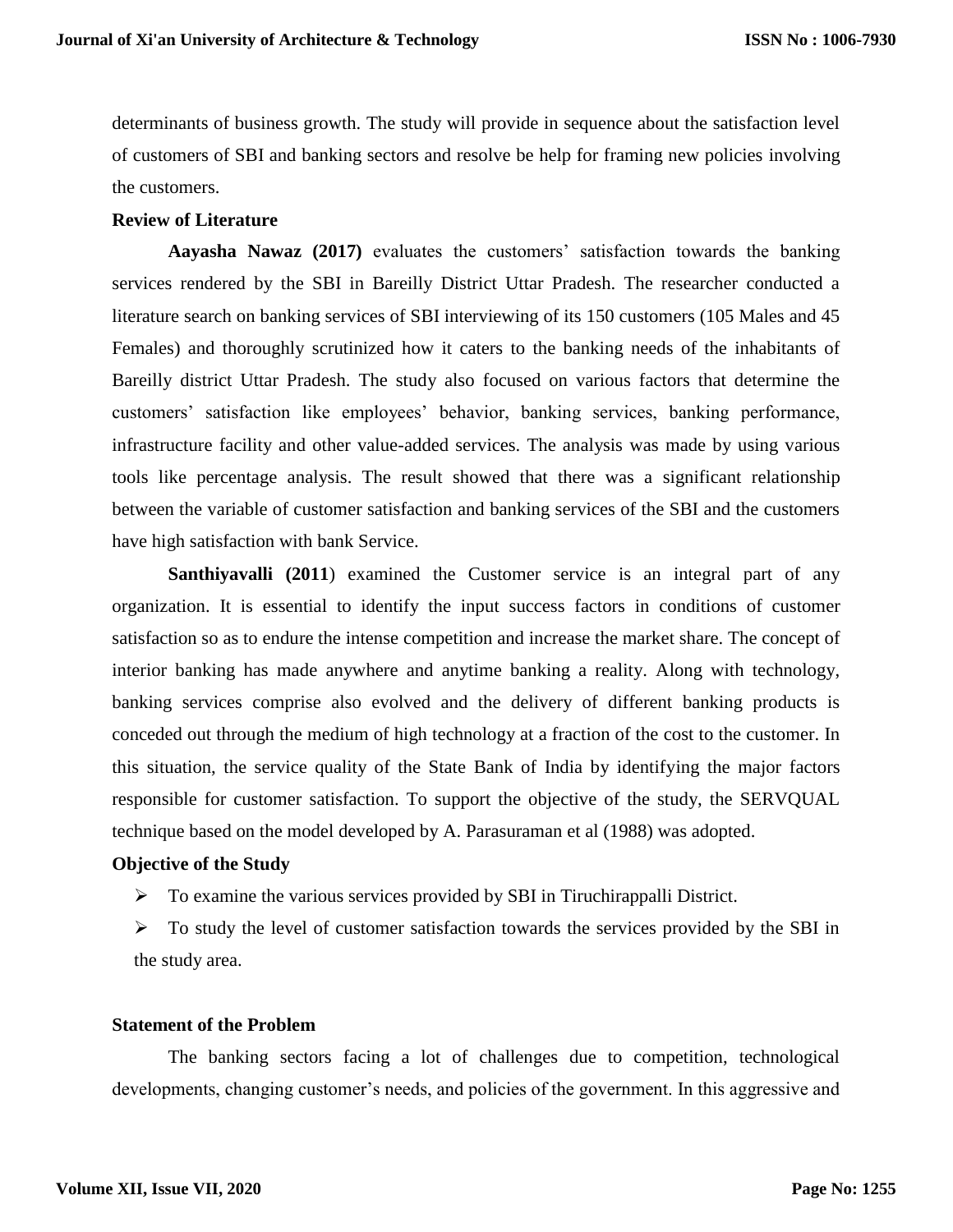fast-changing epoch, it becomes vital for a bank to satisfy the needs of the customers. The study would stand as a sincere attempt to evaluate the customer satisfaction of SBI.

#### **Research Methodology**

The primary data were collected through a questionnaire and personal interview from the customer of the banks. The secondary data were collected from published textbooks, journals, reports, and also online sources.

#### **Analysis of the Study**

| Demographic<br><b>Variable</b>      | <b>Particulars</b>    | <b>No. of Respondents</b> | Percentage |  |
|-------------------------------------|-----------------------|---------------------------|------------|--|
| <b>Gender</b>                       | Male                  | 50                        | 40         |  |
|                                     | Female                | 75                        | 60         |  |
| Age                                 | <b>Below 25 Years</b> | 22                        | 17.6       |  |
|                                     | 26 to 35 Years        | 34                        | 27.2       |  |
|                                     | 36 to 45 Years        | 40                        | 32         |  |
|                                     | 46 to 55 Years        | 20                        | 15.2       |  |
|                                     | Above 56 Years        | 09                        | 8          |  |
| <b>Educational</b><br>Qualification | <b>Below HSC</b>      | 27                        | 21.6       |  |
|                                     | Diploma               | 18                        | 14.4       |  |
|                                     | <b>UG</b>             | 38                        | 30.4       |  |
|                                     | PG                    | 25                        | 20         |  |
|                                     | Others                | 17                        | 13.6       |  |
| Occupation                          | Government            | 64                        | 51.2       |  |
|                                     | Private               | 24                        | 19.2       |  |
|                                     | <b>Business</b>       | 16                        | 12.8       |  |
|                                     | Professional          | 10.4<br>13                |            |  |
|                                     | Others                | 8                         | 6.4        |  |

## **Table. No. 1**

## **Demographic Variable of the Respondents**

**Source:** Primary Data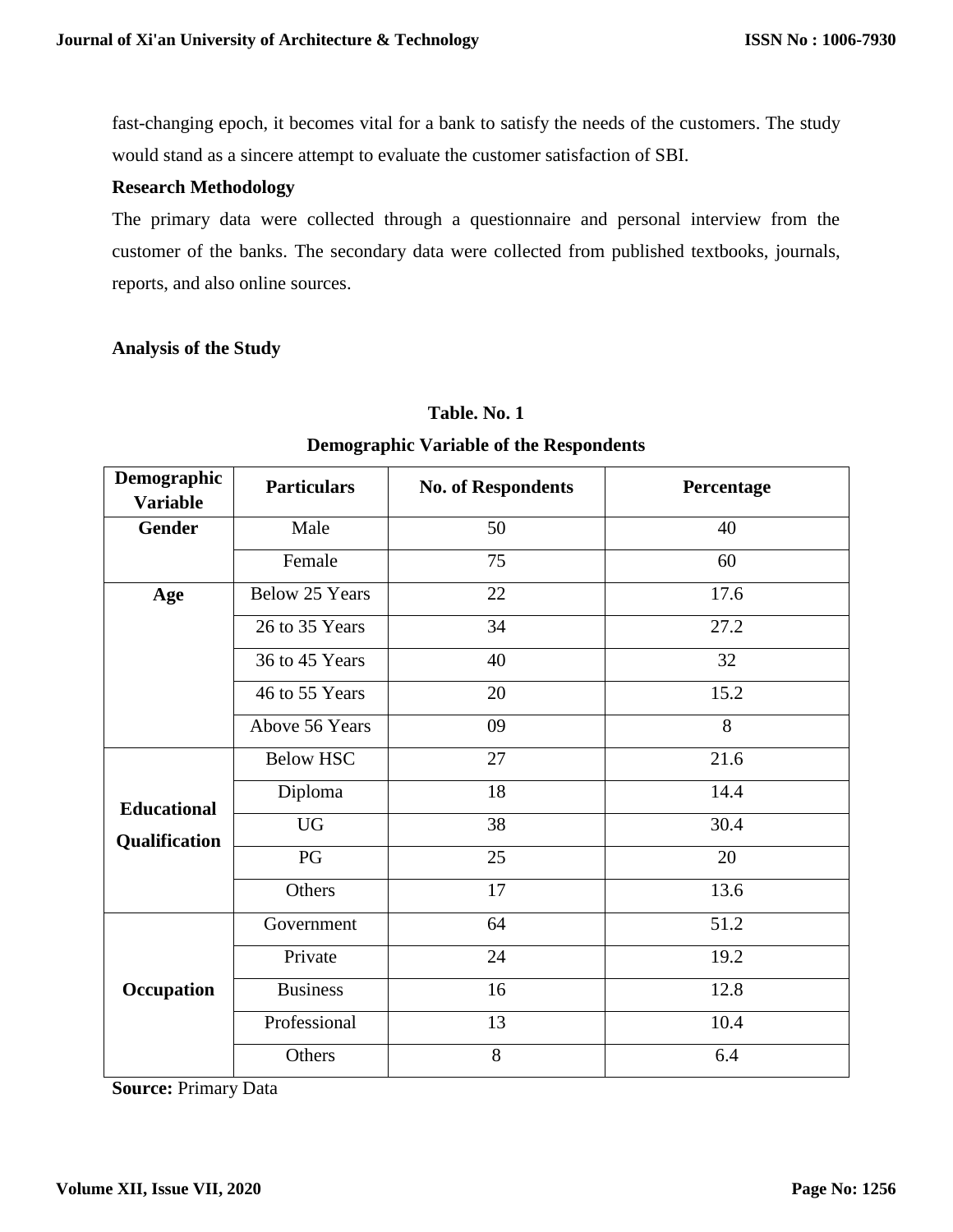The above table shows the demographic profile of the respondents were the sample was collectedwith 125 respondents who are customers of SBI in Tiruchirappalli District.

- **Gender:** The researcher has selected 40 of the respondents are male categories and 60 of them female categories.
- **Age:** The age of the more respondents is from 35 to 45 years are 40 respondents.
- **Educational Qualification:** Most of the respondents 38 of them have completed their UG level.
- **Occupation:** Most of the respondents 60 respondents are government employees.

| <b>Service</b>             | <b>Highly</b><br><b>Satisfied</b> | <b>Satisfied</b> | <b>Neutral</b> | <b>Dissatisfied</b> | <b>Highly</b><br><b>Dissatisfied</b> |
|----------------------------|-----------------------------------|------------------|----------------|---------------------|--------------------------------------|
| <b>ATM Service</b>         | 76                                | 23               | 10             | 9                   | 7                                    |
| <b>Internet Banking</b>    | 28                                | 39               | 34             | 14                  | 10                                   |
| Mobile Banking             | 26                                | 42               | 28             | 16                  | 13                                   |
| <b>Traditional Banking</b> | 50                                | 33               | 22             | 12                  | 8                                    |

## **Table. No. 2**

### **Level of satisfaction of customers within services of bank**

#### **Source: Primary Data**

The above table shows the level of satisfaction of customers within the services of the bank. The ATM services of the bank, most of the respondents represent were highly satisfied (76) respondents, and about Internet banking services of the bank most of the respondents were satisfied (39) respondents and neutral (34) respondents. The mobile and Traditional Banking services of the bank most of the respondents represent were highly satisfied 48 and 50 respondents respectively.

#### **Conclusion**

The main aim of the study was to assess the service quality of banks and their impact on customer satisfaction. The study also tried to test the relationship that exists between customer satisfaction and loyalty. The respondents of the bank mostly focus on people factor for improving customer satisfaction while the banks are focus on modern banking services, to attract its customers.